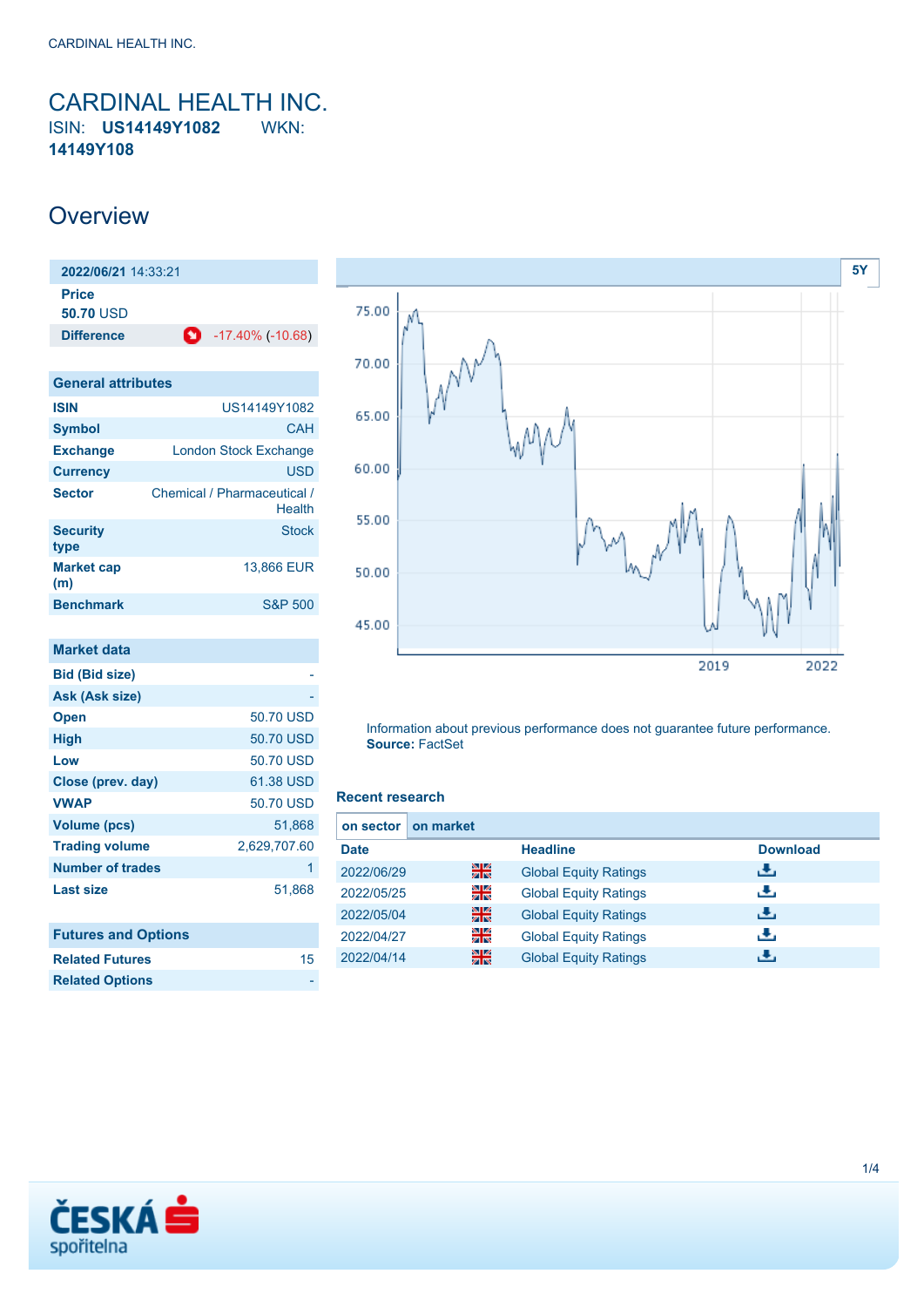## **Details**

**2022/06/21** 14:33:21

**Price**

**50.70** USD

**Difference** -17.40% (-10.68)

| <b>General attributes</b> |                                       |  |
|---------------------------|---------------------------------------|--|
| <b>ISIN</b>               | US14149Y1082                          |  |
| Symbol                    | CAH                                   |  |
| <b>Exchange</b>           | <b>London Stock Exchange</b>          |  |
| <b>Currency</b>           | USD                                   |  |
| <b>Sector</b>             | Chemical / Pharmaceutical /<br>Health |  |
| <b>Security</b><br>type   | Stock                                 |  |
| <b>Market cap</b><br>(m)  | 13.866 EUR                            |  |
| <b>Benchmark</b>          | <b>S&amp;P 500</b>                    |  |

| <b>Market data</b>      |              |
|-------------------------|--------------|
| <b>Bid (Bid size)</b>   |              |
| Ask (Ask size)          |              |
| <b>Open</b>             | 50.70 USD    |
| <b>High</b>             | 50.70 USD    |
| Low                     | 50.70 USD    |
| Close (prev. day)       | 61.38 USD    |
| <b>VWAP</b>             | 50.70 USD    |
| Volume (pcs)            | 51.868       |
| <b>Trading volume</b>   | 2,629,707.60 |
| <b>Number of trades</b> | 1            |
| Last size               | 51,868       |

| <b>Performance and Risk</b> |      |      |      |
|-----------------------------|------|------|------|
|                             | 6m   | 1Y   | 3Υ   |
| <b>Perf</b> (%)             |      |      |      |
| Perf (abs.)                 |      |      |      |
| <b>Beta</b>                 | 0.54 | 0.56 | 0.83 |
| <b>Volatility</b>           |      |      | 1.61 |



Information about previous performance does not guarantee future performance. **Source:** FactSet

| <b>Price data</b>                           |                        |
|---------------------------------------------|------------------------|
| Ø price 5 days   Ø volume 5 days (pcs.)     | 10.14 USD (10,396)     |
| Ø price 30 days   Ø volume 30 days (pcs.)   | 3.74 USD (3,489)       |
| Ø price 100 days   Ø volume 100 days (pcs.) | 1.61 USD (1,090)       |
| Ø price 250 days   Ø volume 250 days (pcs.) | 2.54 USD (922)         |
| <b>YTD High   date</b>                      | 61.38 USD (2022/04/12) |
| <b>YTD Low   date</b>                       | 50.70 USD (2022/06/21) |
| 52 Weeks High   date                        | 61.38 USD (2022/04/12) |
| 52 Weeks Low   date                         | 48.76 USD (2021/12/10) |

#### **All listings for CARDINAL HEALTH INC.**

| Exchange 日          | <b>Date</b>    | <b>Time Price</b> |                        | <b>Trading volume</b><br>(mio.) | <b>Number of</b><br>trades |
|---------------------|----------------|-------------------|------------------------|---------------------------------|----------------------------|
| Tradegate           | 2022/07/<br>04 |                   | 22:26 50.77 EUR 0.00   |                                 | 1                          |
| <b>Stuttgart</b>    | 2022/07/<br>04 |                   | 08:03 50.35 EUR 0.00   |                                 | 3                          |
| <b>NYSE</b>         | 2022/07/<br>01 |                   | 22:00 53.10 USD 101.93 |                                 | 20,366                     |
| <b>Munich</b>       | 2022/07/<br>04 |                   | 08:01 50.39 EUR 0.00   |                                 | $\overline{c}$             |
| <b>London Stock</b> | 2022/06/       |                   | 14:33 50.70 USD 2.63   |                                 | 1                          |

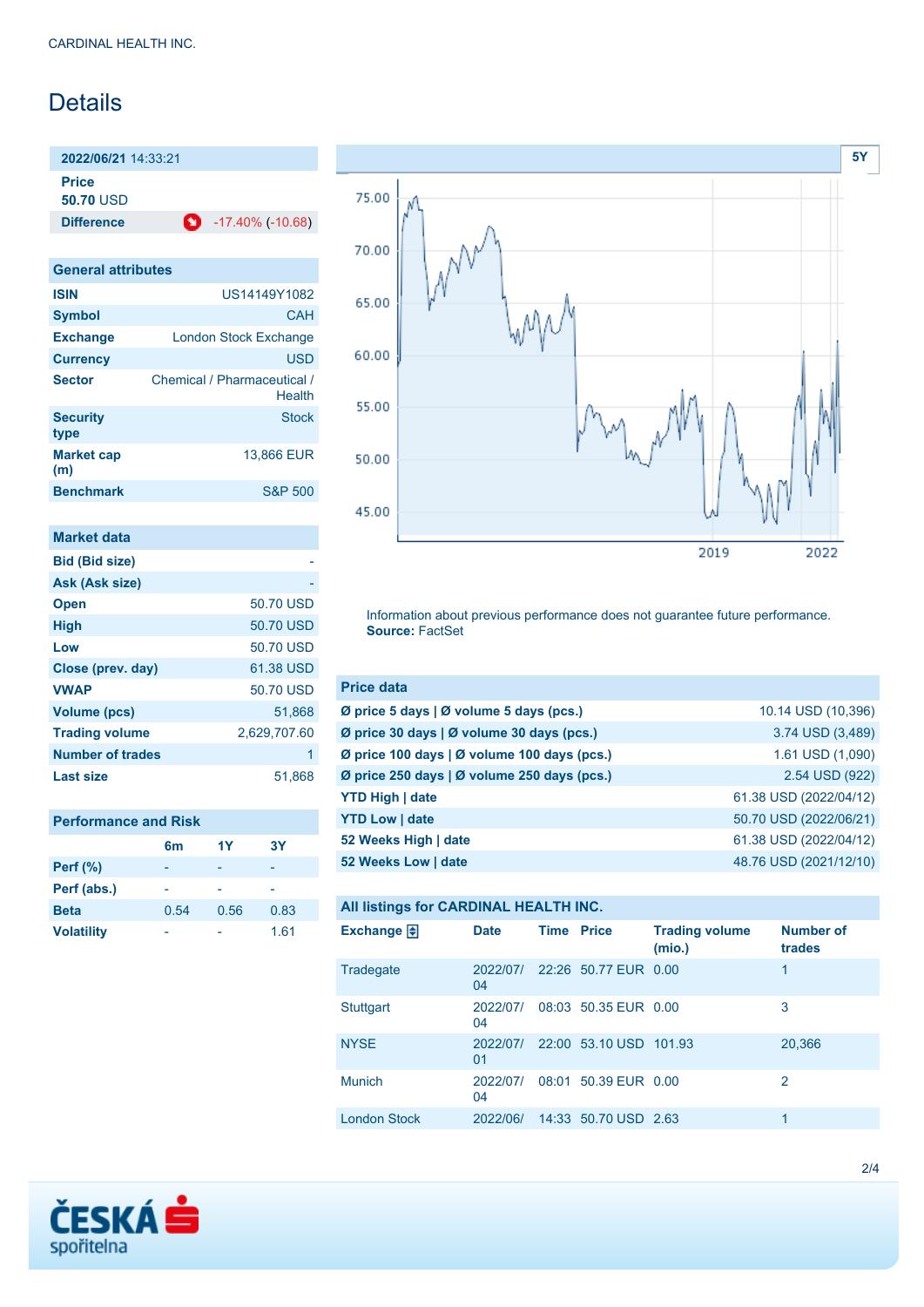| Exchange           | 21 |                               |    |
|--------------------|----|-------------------------------|----|
| Frankfurt          | 04 | 2022/07/ 14:50 50.76 EUR 0.00 | 2  |
| <b>Duesseldorf</b> | 04 | 2022/07/ 19:30 50.51 EUR 0.00 | 10 |
| <b>Berlin</b>      | 04 | 2022/07/ 21:45 50.75 EUR 0.00 | 18 |